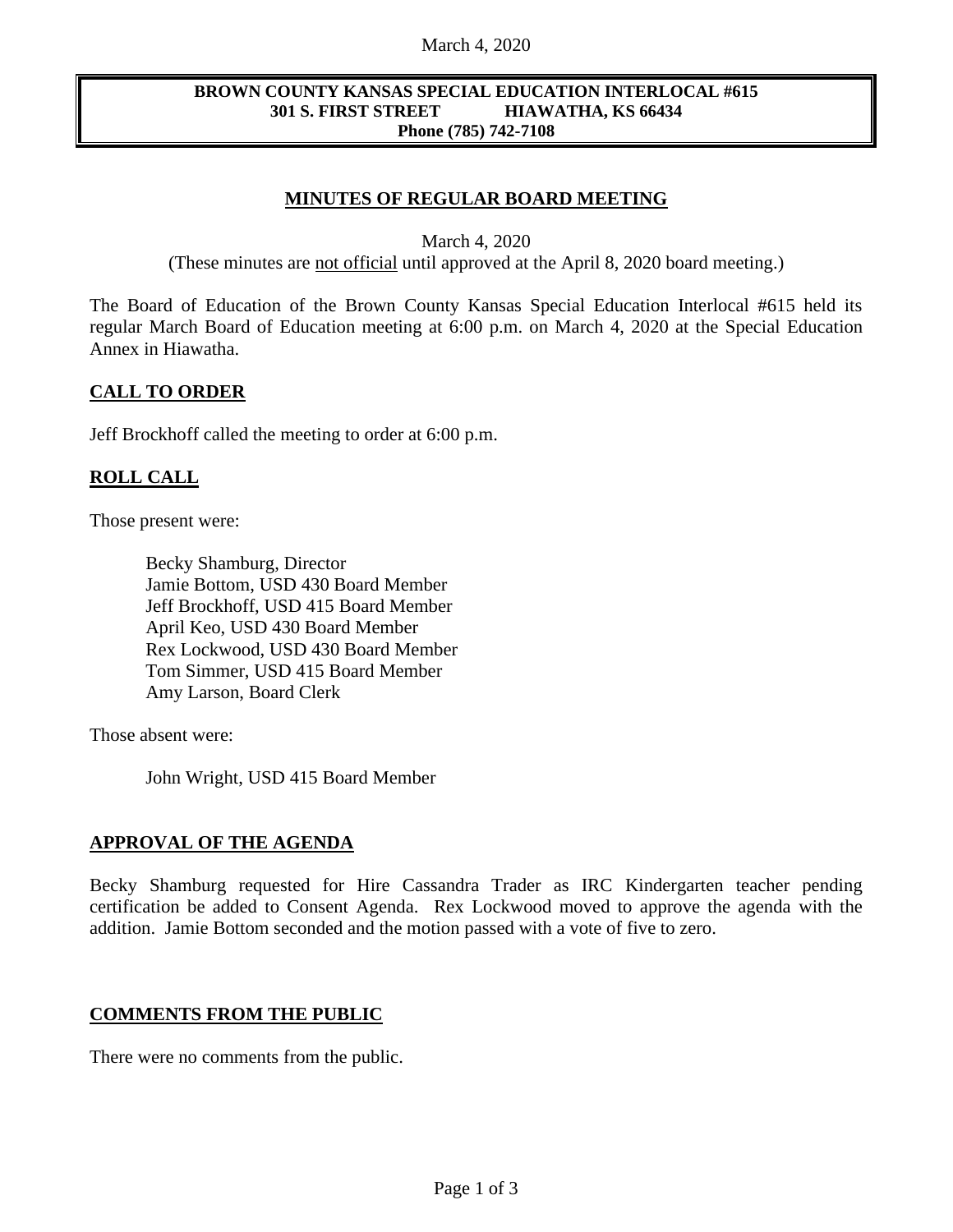# **COMMENTS FROM THE PRESIDENT**

There were no comments from the President.

# **APPROVAL OF THE CONSENT AGENDA**

April Keo moved to approve the consent agenda with hire of Cassandra Trader and additional bills. Tom Simmer seconded and the motion passed with a vote of five to zero. Included in the consent agenda were:

- 1. Approval of the minutes of the February 5, 2020 regular board meeting.
- 2. Approval of the Bills for the Month of March 2020.
- 3. Accept the treasurer's report for the month of March 2020.
- 4. Hire Kadi Hedrick and Karen Kress as paras.
- 5. Accept the resignations of Cynthia Ziegler and Jaren Wimer.
- 6. Hire Cassandra Trader as IRC Kindergarten teacher pending certification.

# **REVIEW AND POSSIBLE APPROVAL OF MASTER TEACHER CONTRACT FOR 2020- 2021**

Director Shamburg discussed the Master Teacher online program for para inservice as well as para Highly Qualified certification with the KSDE. The unlimited license option cost remains the same at \$1,499. There was discussion that followed.

Jamie Bottom moved to approve the Master Teacher contract for 2020-2021. Tom Simmer seconded and the motion passed with a vote of five to zero.

# **MEDICAID AUDIT**

Director Shamburg discussed the administrative reconsideration findings letter from Kansas Medical Assistance Program (KMAP). The Interlocal will be filing a letter requesting a fair hearing at a later date. This is the last option the Interlocal has to diminish the impact of the Medicaid audit. The Interlocal has not been given any guidance as to what documentation the KMAP wants when documenting services for Medicaid. KMAP refuses to give examples of concrete documentation. KASB, who serves as the Interlocal's attorney, has been made aware of the findings of the administrative reconsideration and strongly suggests that the Interlocal proceed to a fair hearing.

There was discussion that followed.

#### **EXECUTIVE SESSION TO DISCUSS NON-ELECTED PERSONNEL AND NEGOTIATIONS**

At 6:15 pm, April Keo moved to go into executive session for 10 minutes to discuss negotiable items as allowed for employer-employee negotiations under KOMA, to discuss employees per non-elected personnel exemption under KOMA and reconvene at 6:25 pm. Tom Simmer seconded and the motion passed with a vote of five to zero. The executive session was necessary to ensure a fair and equitable contract and protect the privacy of those individuals discussed. Those present for the executive session were Becky Shamburg, Jamie Bottom, Jeff Brockhoff, April Keo, Rex Lockwood, and Tom Simmer. At 6:25 pm, April Keo moved to go into a second executive session for 3 minutes. Tom Simmer